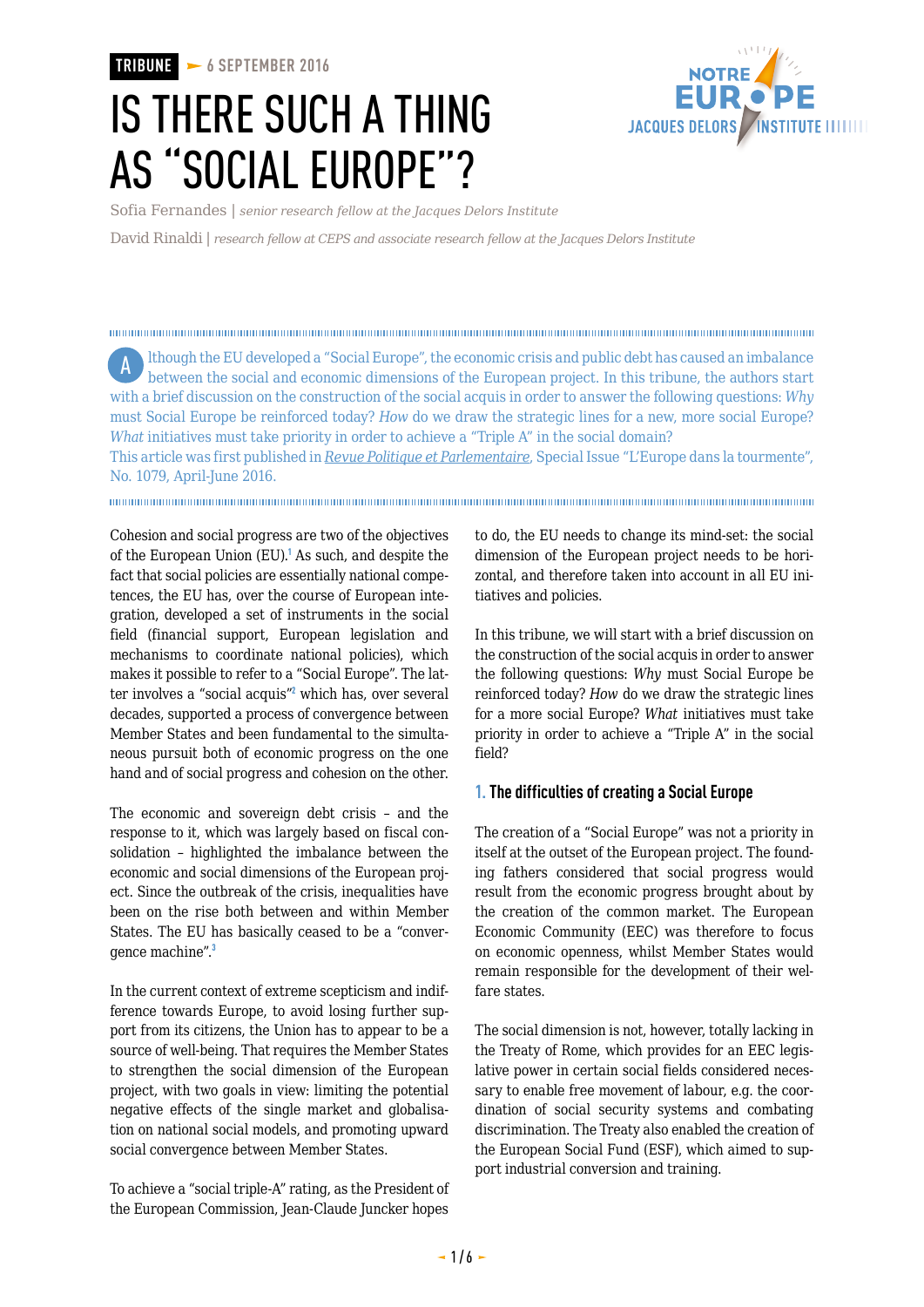**NOTRE** 

In the first decades of the European project, these provisions of the Treaty proved sufficient. However, from the 1980s onwards, this division of tasks became untenable. The launch of 'Target 92' for the implementation of the single market raised concerns about the social consequences of deepening European economic integration.

To neutralise these potential negative effects, the adoption of the Single European Act (SEA) in 1986 introduced several new features to the social component of the European project. For example, a qualified majority was introduced in certain social fields, European social dialogue was acknowledged as a procedure in EEC governance, and promotion of economic and social cohesion became one of the EEC's objectives -leading to a major expansion of the cohesion funds and policy from the late 1980s.

The momentum generated by the SEA continued with the adoption of the Community Charter of Fundamental Social Rights of Workers in 1989 and of the Social Policy Protocol of the Treaty of Maastricht in 1992 (later incorporated into the Treaty of Amsterdam in 1997), which strengthened the role of the European social partners.

From the mid-1990s to the late 2000s, social and employment concerns remained high on the European agenda and a new EU intervention instrument in the social field was established. In areas on which the EU cannot legislate, the Member States have undertaken a (non-binding) coordination of their national policies through the Open Method of Coordination (OMC). Moreover, confronted with the growing challenges facing national welfare states, the EU has taken on a more proactive role: its interventions no longer seek solely to protect national social models against any downsides of economic integration; rather, they aim to act as a catalyst for national social reforms in order to ensure sustainability of national social models and enhance their efficiency. The European employment strategy (2007) and the Lisbon Strategy (2000) are the two main examples of this European Union commitment.

More recently, in order to address the social fallout of the crisis, the EU presented new social policy initiatives, including initiatives to foster employment – including the "Youth Guarantee" aimed at reducing youth unemployment – as well as mobility of workers and social investment.

There is, therefore, a genuine "Social Europe" today, but it is not sufficient to address the challenges currently facing the EU.

### **2. Why does Social Europe need strengthening today?**

There are three major arguments as to why Europe's social face needs to be strengthened now.

Firstly, the **economic crisis** of the last few years has had major social consequences in many Member States - including increased unemployment and heightened poverty rates, as well as an undermining of social rights - and fuelled economic and social divergence between Member States. Due to the poor management of the crisis, the EU, once symbol of prosperity, is now viewed as the bringer of austerity. The effects of the crisis and of national austerity measures have to be offset by more proactive European action in support of sustainable growth, employment and social investment. A new balance between economic growth, fiscal consolidation and social progress now appear not only to be necessary, but also urgent. As Jacques Delors has said, "if European policy-making jeopardises cohesion and sacrifices social standards, there is no chance for the European project to gather support from European citizens."<sup>4</sup>

Secondly, a more social Europe is also essential to offset the effects of the **deepening of the single market**, as the four freedoms of movement – persons, goods, services and capital –introduced by the single market can push Member States into social and fiscal competition. This intensified competition between Europeans could lead to a "race to the bottom" in which Member States with the least protective social standards would be most cost-competitive. This risk was heightened by the enlargements of the EU to Central and Eastern Europe, which have generated greater differences in standards of living and social standards between EU Member States. The European Commission's current efforts to deepen the single market, particularly in the digital and energy sectors, thus need to be accompanied by initiatives guaranteeing that greater integration does not erode the foundations of national social models. A new compromise is needed similar to that reached in the 1980s, when the cohesions funds and policies were enhanced to offset the establishment of the single market.

Thirdly, the Member States are facing **common challenges and societal transformations** which affect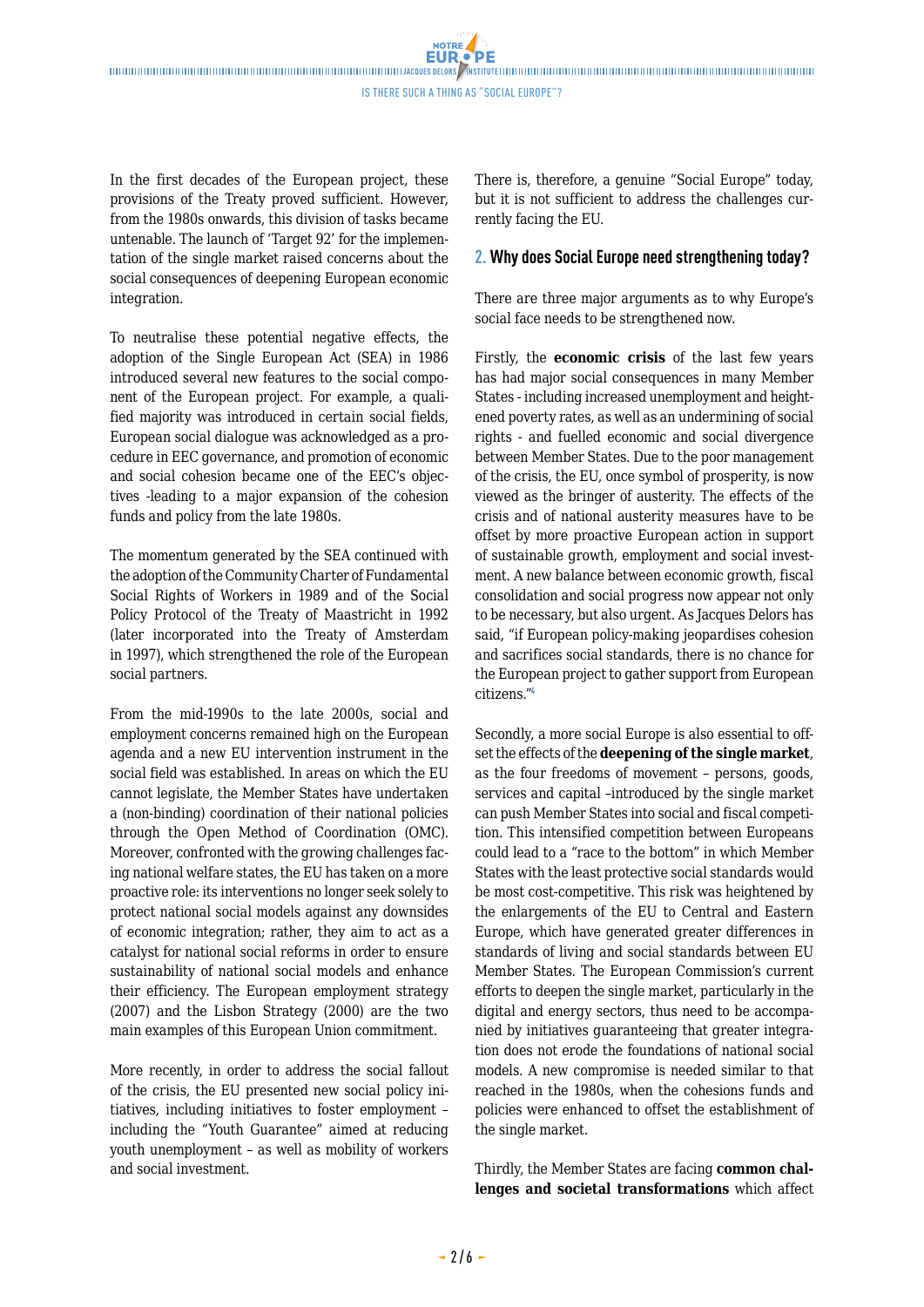**NOTRE** 

their labour markets and, more generally, the very future of their social models.<sup>5</sup> Ageing populations put a strain on intergenerational equity and the long-term sustainability of welfare states, while technological change and digital transformation require greater and new skills in European firms and workforce. The phenomenon of migration and globalisation, meanwhile, require a common approach at European level with a focus on social issues.

## **3. What strategy for a "Triple-A" Social Europe?**

In his speech before the European Parliament ahead of the vote on the College of Commissioners in 2014, Jean-Claude Juncker declared that he wanted Europe to have a "social triple-A rating".<sup>6</sup> The main initiative launched by the Commission with this objective in mind is the "European Pillar of Social Rights" initiative, which is drawing on and supplementing the EU social acquis. According to the Commission, "the Pillar should become a reference framework to screen the employment and social performance of participating Member States, to drive reforms at national level and, more specifically, to serve as a compass for renewed convergence within the euro area."

This initiative is, of course, a welcome one; it will help bring social rights back into the European political debate and promote wide consultations and social dialogue. However, rather than bringing genuine progress in the area of social rights, this Pillar runs the risk of being a mere compilation of social standards that already exist in European law or other international provisions.<sup>7</sup>

The potential benefits of this "European Pillar of Social Rights" will thus depend on the level of ambition and commitment of the Member States which, for the moment, do not appear to consider this Commission initiative to be a priority. In any case, **we are convinced that the Pillar alone will not suffice to earn the EU a "social triple-A"**. Above and beyond issues relating to the legal value of the Pillar and the voluntary nature of it as regards countries outside the euro area, we identify a major problem with the Commission's approach.

The EU social mission cannot content itself with building a social pillar. It has to show through in all the Union's areas of activity as a truly horizontal policy. At the end of the day, that comes down to implementing a clause introduced in the Treaty of Lisbon, which has so far been ignored: the "horizontal social clause" under Article 9 of the TFEU, which stipulates that all EU policies and activities must be defined taking into account requirements linked to the promotion of a high level of employment, the guarantee of adequate social protection, the fight against social exclusion, and a high level of education, training and protection of human health.

In order to strengthen the social dimension of the European project, the Commission therefore needs, above all, to take note of the fact that the objectives of full employment as well as social cohesion, progress and justice must be pursued by the whole College of Commissioners, and not the Commissioner for employment and social affairs alone. The social dimension must be horizontal, meaning that it must be incorporated into all European initiatives, as social policies are inevitably affected by policies implemented in other fields such as fiscal policy<sup>®</sup> and market liberalisation policy, as well as initiatives relating to the establishment of a single market for digital services<sup>9</sup> or energy.<sup>10</sup>

## **4. Priorities for action: convergence, mobility and human capital**

In this last section, we will draw out guidelines for initiatives which, through the 'means' presented above, could help push the EU towards the "social triple-A" it should aspire to.

The initiatives need to focus on three priorities: 1) establishing an EU and EMU architecture that ensures socio-economic convergence; 2) laying the ground for a genuine European labour market that fosters fair mobility; 3) supporting social investment and investment in human capital to build a society that is both more productive and inclusive.<sup>11</sup>

## *4.1. Restoring socio-economic convergence*

In the face of rising populism and Euroscepticism fuelled by growing inequalities and divergences, restoring socio-economic convergence should become the EU's top priority, from the economic, social and political standpoints.

In this context, direct implementation of the horizontality principle of the EU's social dimension could be particularly effective as regards fiscal and macroeconomic surveillance. Social and macroeconomic objectives must be reconciled, which requires reform of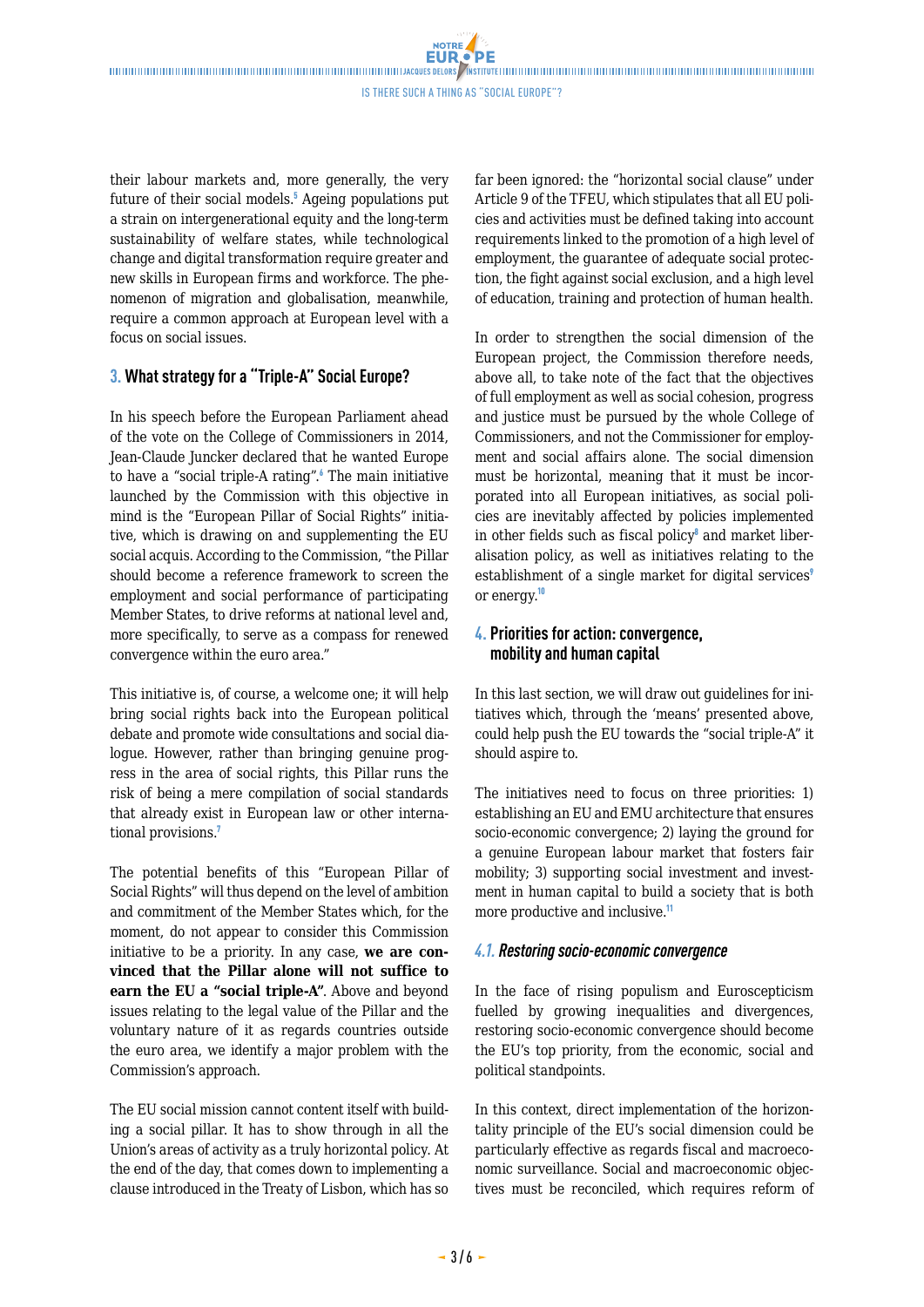**NOTRE** 

the "European Semester". Greater attention to social imbalances within the EU is needed as part of this rebalancing of the European Semester; the social scoreboard, within the Macroeconomic Imbalance Procedure needs to be more operational and better taken into consideration. Genuine social impact analysis needs to be developed. The Eurogroup should no longer meet solely in "Finance Ministers" format, but also in other formats, such as "Employment Ministers", to enable social and employment considerations to be taken into greater account in euro area debates.

Furthermore, the  $EMU<sup>12</sup>$  needs to be strengthened through the creation of an automatic stabiliser mechanism, as a vital condition to ensure that cyclical shocks do not lead to structural imbalances with major social consequences, as was the case in the euro area crisis.

Lastly, whilst the Five Presidents' Report<sup>13</sup> sketches out proposed "national Competitiveness Authorities" to foster labour market convergence, it is essential for these Authorities to take into account social concerns, such as the quality of work and working conditions, in addition to the promotion of competitiveness and productivity. This once again shows the need for an EU social dimension taken into account in all initiatives, in an integrated manner.

#### *4.2. Guaranteeing fair mobility*

The free movement of persons is one of the most tangible achievements of the European integration project as far as citizens are concerned. Mobility within Europe does, however, give rise to a number of challenges. Firstly, the rate of labour mobility within the EU remains limited, whereas greater mobility would contribute to euro area stability and help resolve the geographical imbalance between job supply and demand within the Union. Secondly, mobility within Europe can cause difficulties, for both countries of origin and host countries, which have to be taken into account.

The EU needs an ambitious strategy aimed at creating a genuine European labour market based on fair mobility. There are two priorities to enable fairer mobility.

Firstly, compliance with common rules on free movement of persons must be guaranteed. That is particularly important as regards posted workers, an area where cases of breaches and illegal situations are commonplace and create tensions in host countries.

Exchange of information and administrative cooperation between countries have to be enhanced, and the possibility of creating an EU labour inspection agency, as suggested by former European Commissioner Michel Barnier, needs to be considered. Although social tourism and social dumping remain relatively rare in Europe, serious political action is needed both to ensure these phenomena do not worsen and to generate a positive narrative in favour of mobility within the  $EU$ .<sup>14</sup>

Secondly, guaranteeing fair mobility also means taking into account the downsides of mobility for the countries of origin. Many host countries are currently concerned about the impact of mobile EU citizens on their national welfare states, whereas the impact of mobility on countries of origin is practically absent from debate.

The loss of workers, who are often young and qualified, is first and foremost a loss of productivity and competitiveness. Moreover, with fewer people paying in, the sustainability of public finances is also undermined. This issue is worthy of at least as much attention as the challenges of mobility within Europe for host countries.

## *4.3. Supporting a human capital investment policy*

It is undeniable that many countries in recent years have considered social spending and the social acquis as second-order objectives in the face of fiscal imperatives and the demands of competitiveness. In such a context, many have advocated a "social investment pact"<sup>15</sup> for Europe, aimed at both addressing the impact of the crisis on social policies and promoting the modernisation of national welfare states. In February 2013, moreover, the Commission adopted a "Social Investment Package", which was based on the evidence that "Member States with a firm commitment to social investment – that is, benefits and services that strengthen people's skills and capabilities – have lower rates of people at risk of poverty or social exclusion, higher educational attainment, higher employment, lower deficits and higher GDP per capita."<sup>16</sup> However, the non-binding nature of the recommendations and the lack of financial support clearly limited the impact of the Social Investment Package.

There are currently very large disparities between Member States as regards their policies for investment in human capital (early childhood education and care,,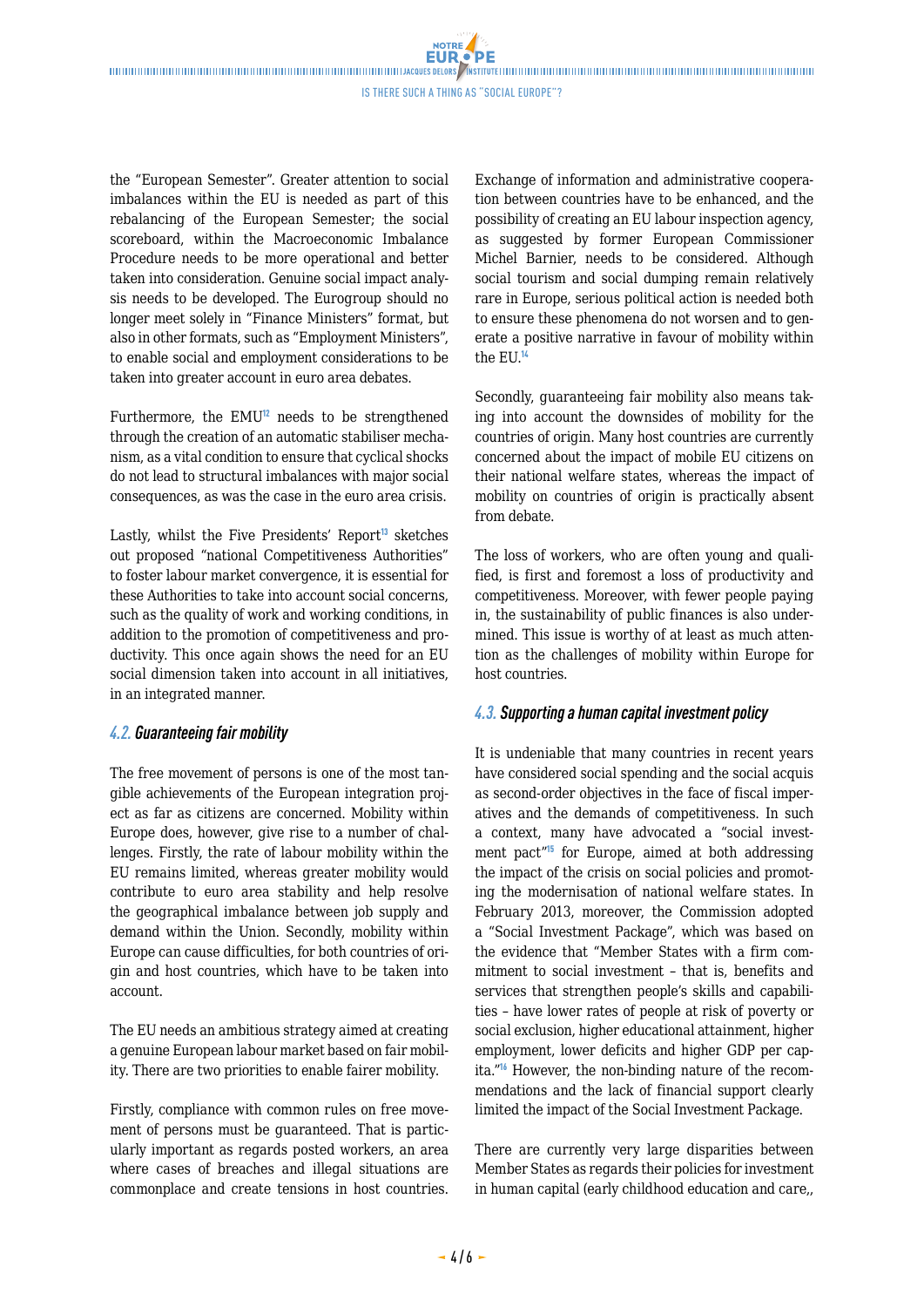NOTRE **FUR** 

Is there such a thing as "Social Europe"?

**DF** 

education policy, active employment policies, etc.). In this area, the EU can and must aim for raising the bar.

European action in support of social investment would help foster a change of paradigm in countries where such change has not yet taken place. The economic relevance of social "spending" needs to be more widely understood, as regards its impact on productivity through a more qualified, motivated workforce, and on tax revenues through a more inclusive labour market.<sup>17</sup>

The Commission should promote cooperation and sharing of best practices between Member States, while providing technical support for the introduction of reforms to modernise national social models. The adoption at European level of the Youth Guarantee – inspired by a similar, successful initiative in Finland – is just an example of the type of initiatives the EU can promote in its pan-European agenda for social investment.

The social investment paradigm also needs to be taken into consideration in the allocation of EU funds and in the implementation of the Stability and Growth Pact. Deeper reflection should be undertaken on the feasibility of a "golden rule" for social investment, eliminating certain social spending from the calculation of public deficits.

#### **Concluding Remarks**

The EU has gradually built up a social acquis that, for many years, supported improvement in living conditions and economic and social convergence within the Union. The economic crisis, the deepening of the internal market, and profound social transformations such as globalisation, technological development and population ageing now require a new, more effective strategy at European level to strengthen the EU's social dimension. The EU approach to social objectives cannot be limited to a mere "Pillar". It requires a horizontal dimension and must become an integral part of all the Union's policies and initiatives, in accordance with the principle of subsidiarity. Concrete policy actions to push Europe towards a "social triple-A" are not out of reach, but their acceptance does appear to be politically difficult in the near future, despite their importance and urgency. Restoring socio-economic convergence through a more balanced European Semester, for example, or new impetus for fairer mobility within Europe, or even a human capital investment strategy, could provide Europe with foundations to fulfil its "social" mandate. Progress in this direction will be slow, as it requires mutual confidence between EU members and the will to move forward in risk sharing. The EU social acquis will most likely continue to progress at a slow pace – too slowly, indeed, for what circumstances demand. A change of approach, based on a horizontal social dimension, is, however, in the hands of the Commission and could give some bite and substance to the call for a "social triple-A".

- **1.** See Article3 of the Treaty on the European Union.
- **2.** For a recent account of the development of the social acquis in Europe, see European Commission, ["The EU Social Acquis"](http://ec.europa.eu/social/BlobServlet?docId=15292&langId=en), SWD(2016) 50 final, March2016.
- **3.** F. Vandenbroucke and D. Rinaldi, "[Social inequalities in Europe: the challenge of convergence and cohesion"](http://www.delorsinstitute.eu/media/pp147socialinequalitiesvesrinaldivandenbrouckejdidec2015.pdf?pdf=ok), *Policy Paper No.147*, Jacques Delors Institute, December 2015.
- **4.** See the preface of the report ["A new start for Social Europe"](http://www.delorsinstitute.eu/media/newstartsocialeurope-rinaldi-jdi-feb16.pdf?pdf=ok), *Studies & Reports No.108*, Jacques Delors Institute, February 2016, p.7.
- **5.** For an overview of the current challenges facing welfare states in Europe, seeI. Begg, F. Mushövel and R. Niblett, "[The Welfare State in Europe: Visions for Reform](https://www.chathamhouse.org/publication/welfare-state-europe-visions-reform)", Chatham House, Research paper for the Vision Europe initiative, 2015.
- **6.** Speech by Commission President Jean-Claude Juncker in the European Parliament plenary session during his election. "What I want is for Europe to have a social triple-A rating: that is just as important as an economic and financial triple-A rating", Strasbourg, 22 October2014
- **7.** On this subject, see the remarks of [Daniel Seikel](https://www.socialeurope.eu/2016/03/european-pillar-social-rights-no-social-triple-europe/), 24 March2016, and [Anastasia Poulou,](https://www.socialeurope.eu/author/anastasia-poulou/) 27 May2016, at www.socialeurope.eu.
- **8.** See B. Vanhercke, J. Zeitlin and A. Zwinkels, "[Further Socializing the European Semester: Moving Forward for the 'Social Triple A'?"](http://www.ose.be/files/publication/2015/vanhercke_zeitlin_2015_EuropeanSemester_report_dec15.pdf), European Social Observatory, December2015.
- **9.** On the effects of the digital transition on the labour market, see Roland Berger, "[Middle classes facing digital transformation](http://www.rolandberger.fr/media/pdf/Roland_Berger_TAB_Transformation_Digitale-20141030.pdf)", Think Act, Beyond Mainstream, October 2014, and N. Colin, A. Landier, P. Mohnen and A. Perrot, ["Économie numérique"](http://www.cae-eco.fr/IMG/pdf/cae-note026.pdf) (digital economy), *Les notes du conseil d'analyse économique*, n° 26, Conseil d'analyse économique, October2015 (French only).
- **10.** See, for example, S. Pye, A. Dobbins, C. Baffert, J. Brajković, I. Grgurev, R. De Miglio and P. Deane, "[Energy poverty and vulnerable consumers in the energy sector across the EU: analysis of](https://ec.europa.eu/energy/sites/ener/files/documents/INSIGHT_E_Energy%20Poverty%20-%20Main%20Report_FINAL.pdf) [policies and measures](https://ec.europa.eu/energy/sites/ener/files/documents/INSIGHT_E_Energy%20Poverty%20-%20Main%20Report_FINAL.pdf)", *InsightEnergy Policy Report*, April2015.
- **11.** See D. Rinaldi, ["A new start for Social Europe](http://www.delorsinstitute.eu/media/newstartsocialeurope-rinaldi-jdi-feb16.pdf?pdf=ok)", *Studies & Reports No. 108,* Jacques Delors Institute, February 2016; B. Vanhercke, J. Zeitlin and A. Zwinkels, "[Further Socializing the European](http://www.ose.be/files/publication/2015/vanhercke_zeitlin_2015_EuropeanSemester_report_dec15.pdf)  [Semester: Moving Forward for the 'Social Triple A'?"](http://www.ose.be/files/publication/2015/vanhercke_zeitlin_2015_EuropeanSemester_report_dec15.pdf), European Social Observatory, December2015, for concrete proposals on reform of the European Semester. **12.** For an analysis of various EMU reform scenarios, see S. Fernandes and K. Maslauskaite, "[Deepening the EMU: How to maintain and develop the European social model?"](http://www.delorsinstitute.eu/media/deepeningtheemu-fernandesmaslauskaitene-jdioct2013.pdf?pdf=ok), *Studies & Reports*
- *no. 101*, Jacques Delors Institute, November 2013; for a review of the various options for a European Unemployment Benefits Scheme, see M. Beblavý, G. Marconi and I. Maselli "[A European](https://www.ceps.eu/publications/european-unemployment-benefits-scheme-rationale-and-challenges-ahead)  ent Benefits Scheme: The Rationale and the Challenges Ahead", *CEPS Special Report*, September 2015; for a proposal on fiscal transfers linked to output gaps, see H. Enderlein, L. Guttenberg and J. Spiess, "[Blueprint for a Cyclical Shock Insurance in the euro area"](http://www.delorsinstitute.eu/011-16659-Blueprint-for-a-Cyclical-Shock-Insurance-in-the-euro-area.html), *Studies & Reports no.100*, Jacques Delors Institute, September2013.
- **13.** Five Presidents' Report, *[Completing Europe's Economic and Monetary Union](http://ec.europa.eu/priorities/sites/beta-political/files/5-presidents-report_en.pdf)*, European Commission, 2015.
- **14.** See S.Fernandes, ["Access to social benefits for EU mobile citizens: 'tourism' or myth?](http://www.delorsinstitute.eu/media/socialbenefitseumobilecitizens-fernandes-jdi-june16.pdf?pdf=ok)", *Policy Paper no.168*, Jacques Delors Institute, June2016, and L. Andor, "[Fair Mobility in Europe"](http://www.socialeurope.eu/wp-content/uploads/2015/01/OP7.pdf), *Social Europe Occasional Paper*, Friedrich Ebert Foundation, January2015.
- **15.** See, for example,F. Vandenbroucke, A. Hemerijck and B. Palier, ["The EU needs a social investment pact"](http://www.ose.be/files/OpinionPaper5_Vandenbroucke-Hemerijk-Palier_2011.pdf), *Opinion paper no.5*, European Social Observatory, May2011.

**17.** See OECD, ["In It Together: Why Less Inequality Benefits All"](http://www.oecd.org/social/in-it-together-why-less-inequality-benefits-all-9789264235120-en.htm), OECD report, Paris, 2015 and A. Hemerijck, 2012, *op. cit.*

**<sup>16.</sup>** European Commission, "[Social investment: Commission urges Member States to focus on growth and social cohesion](http://ec.europa.eu/social/main.jsp?langId=en&catId=750&newsId=1807&furtherNews=yes)", IP/13/125, February2013.